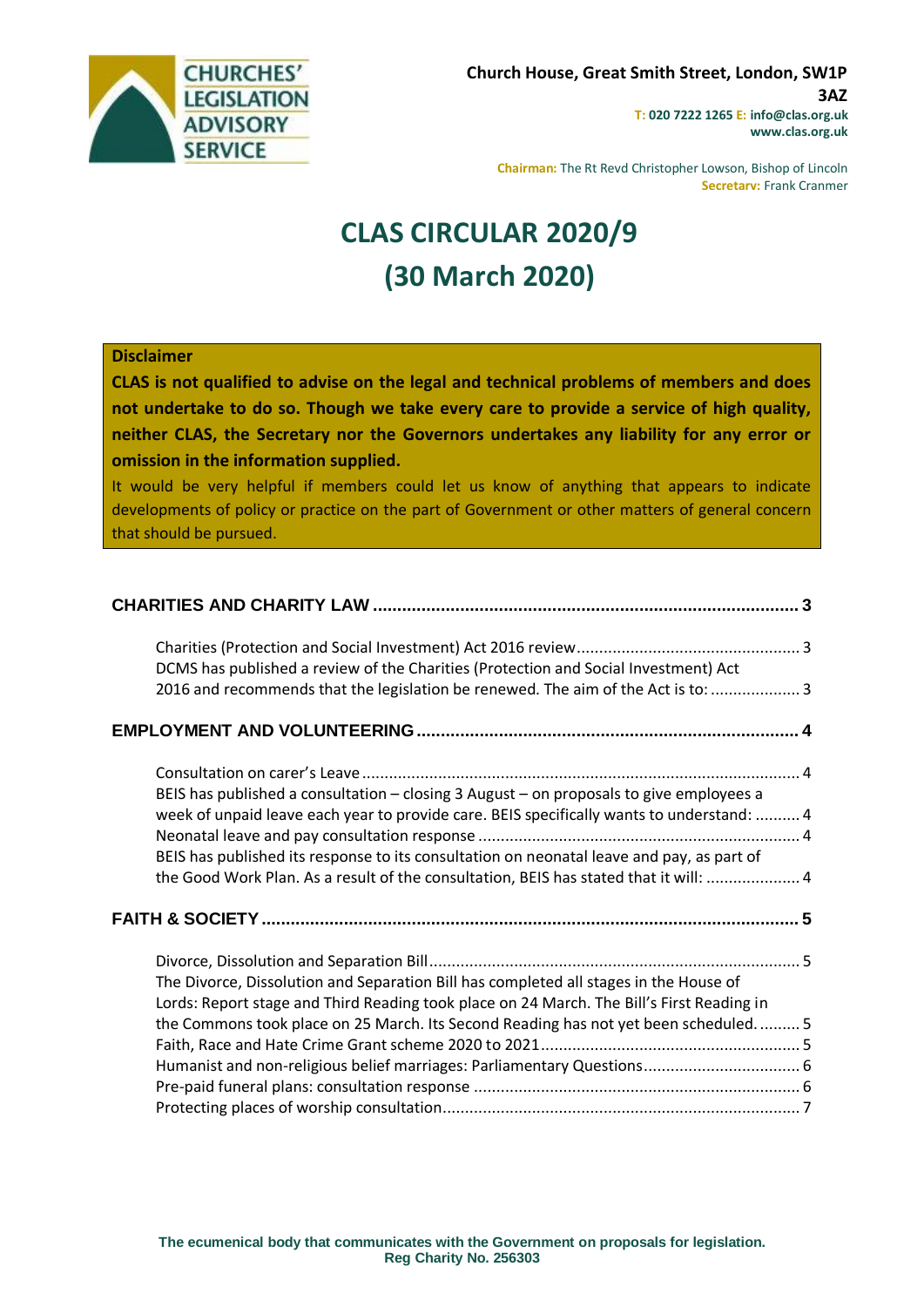| IICSA: Child Protection in Religious Organisations and Settings investigation suspended 15 |
|--------------------------------------------------------------------------------------------|
|                                                                                            |
|                                                                                            |
|                                                                                            |
|                                                                                            |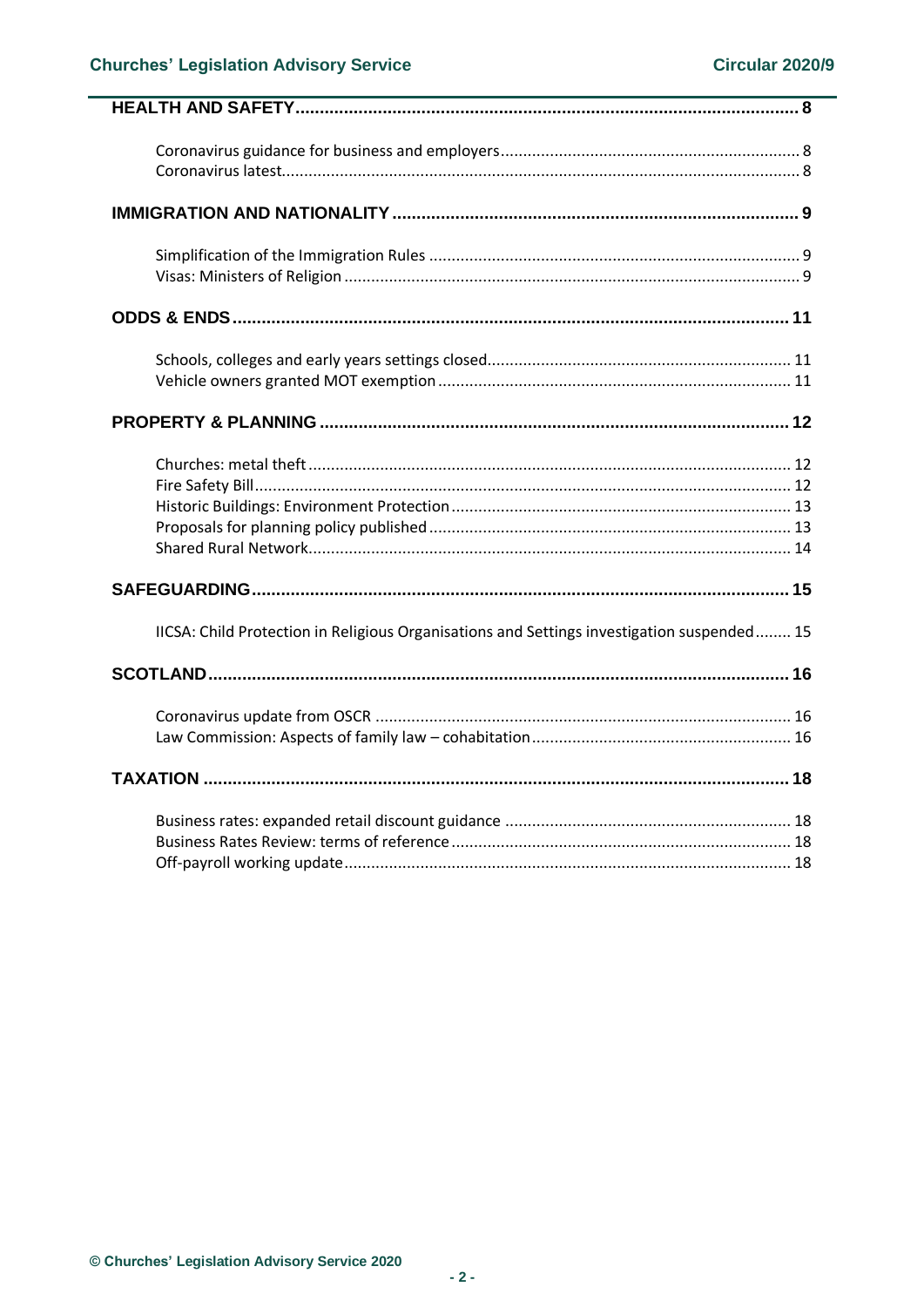# <span id="page-2-0"></span>**CHARITIES AND CHARITY LAW**

### <span id="page-2-1"></span>**Charities (Protection and Social Investment) Act 2016 review**

#### **For information**

<span id="page-2-2"></span>DCMS has [published](https://assets.publishing.service.gov.uk/government/uploads/system/uploads/attachment_data/file/872135/Charities__Protection_and_Social_Investment__Act_2016_Post-Implementation_Review_-_Final.pdf) a review of the Charities (Protection and Social Investment) Act 2016 and recommends that the legislation be renewed. The aim of the Act is to:

- Provide new and strengthened powers for the Charity Commission
- Extend the criteria for automatic disqualification from charity trusteeship and apply disqualification to senior management positions
- Strengthen the transparency and accountability of charity fundraising
- Give charity trustees an explicit legal power to make social investments.

[Source: DCMS, 12 March]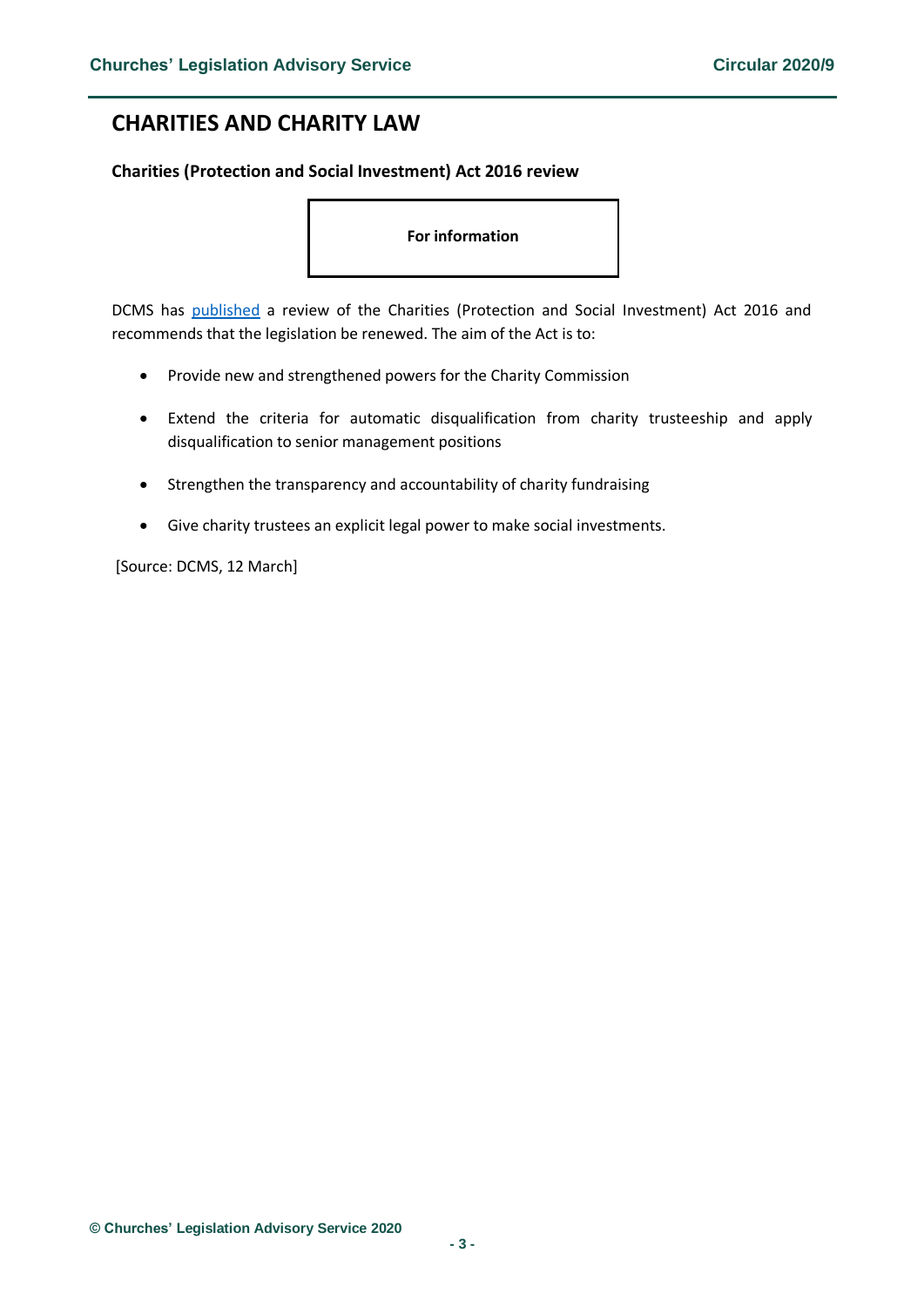# <span id="page-3-0"></span>**EMPLOYMENT AND VOLUNTEERING**

#### <span id="page-3-1"></span>**Consultation on carer's Leave**

**For information and possibly for action**

<span id="page-3-2"></span>BEIS has [published](https://www.gov.uk/government/consultations/carers-leave) a consultation – closing 3 August – on proposals to give employees a week of unpaid leave each year to provide care. BEIS specifically wants to understand:

- How carers use existing employment rights
- Who should be eligible to take the leave
- What the leave can be taken for
- How the leave would be available to take and the process for taking it
- The costs and benefits to employers and employees.

[Source: BEIS, 16 March]

#### <span id="page-3-3"></span>**Neonatal leave and pay consultation response**

**For information** 

<span id="page-3-4"></span>BEIS has [published](https://assets.publishing.service.gov.uk/government/uploads/system/uploads/attachment_data/file/872097/neonatal-leave-and-pay-government_response.pdf) its response to its consultation on neonatal leave and pay, as part of the Good Work Plan. As a result of the consultation, BEIS has stated that it will:

- Introduce leave for parents of babies in neonatal care
- Introduce statutory pay for parents of babies in neonatal care
- Legislate to implement the entitlement and the relevant commitments that it is making in the forthcoming Employment Bill.

[Source: BEIS, 16 March]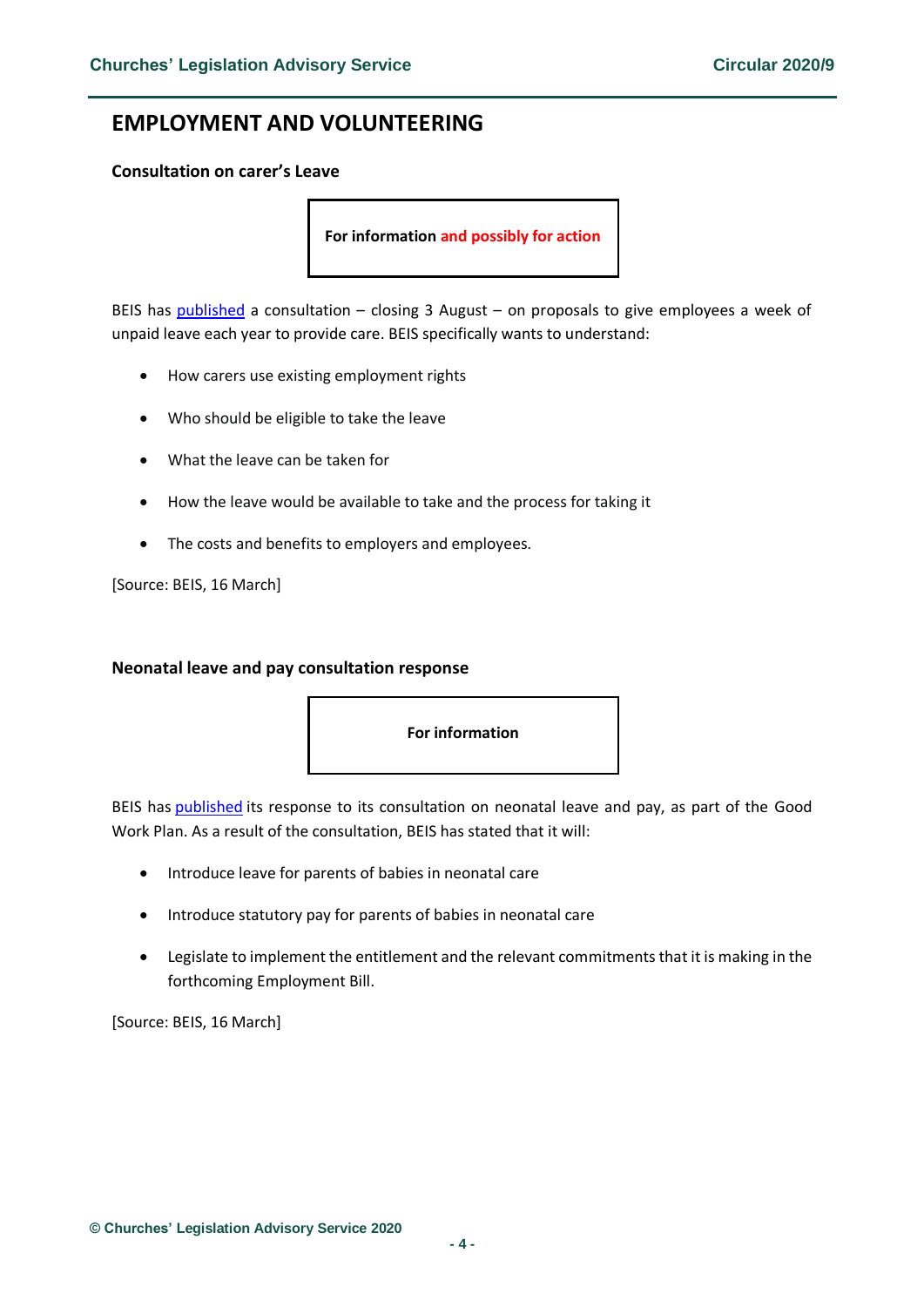# <span id="page-4-0"></span>**FAITH & SOCIETY**

### <span id="page-4-1"></span>**Divorce, Dissolution and Separation Bill**

**For information** 

<span id="page-4-2"></span>The [Divorce, Dissolution and Separation Bill](https://services.parliament.uk/bills/2019-21/divorcedissolutionandseparation.html) has completed all stages in the House of Lords: [Report](https://hansard.parliament.uk/lords/2020-03-17/debates/0A5B4680-8185-4007-8F06-A4B6464A0ED5/DivorceDissolutionAndSeparationBill(HL)) stage and [Third Reading](https://hansard.parliament.uk/lords/2020-03-24/debates/3684D8F0-2B65-4646-A800-BE48EC95E97F/DivorceDissolutionAndSeparationBill(HL)) took place on 24 March. The Bill's First Reading in the Commons took place on 25 March. Its Second Reading has not yet been scheduled.

The Bill, as brought from the Lords, can be read [here.](https://www.publications.parliament.uk/pa/bills/cbill/58-01/0125/20125.pdf)

[Source: Parliament website, 25 March]

#### <span id="page-4-3"></span>**Faith, Race and Hate Crime Grant scheme 2020 to 2021**

**For information** 

MHCLG ha[s published](https://www.gov.uk/government/publications/faith-race-and-hate-crime-grant-scheme-2020-to-2021) guidance for the Faith, Race and Hate Crime Grant scheme 2020 to 2021. The scheme is now open for applications from community organisations and charities to carry out projects that meet at least one of the following aims:

- 1. To promote shared values among people of all backgrounds through sustainable social integration and meaningful civic participation.
- 2. To effectively tackle and prevent religiously and racially discriminatory behaviour and those acting against others because of their faith or race.

Applications for funding will remain open until 17 April 2020.

[Source: MHCLG, 6 March]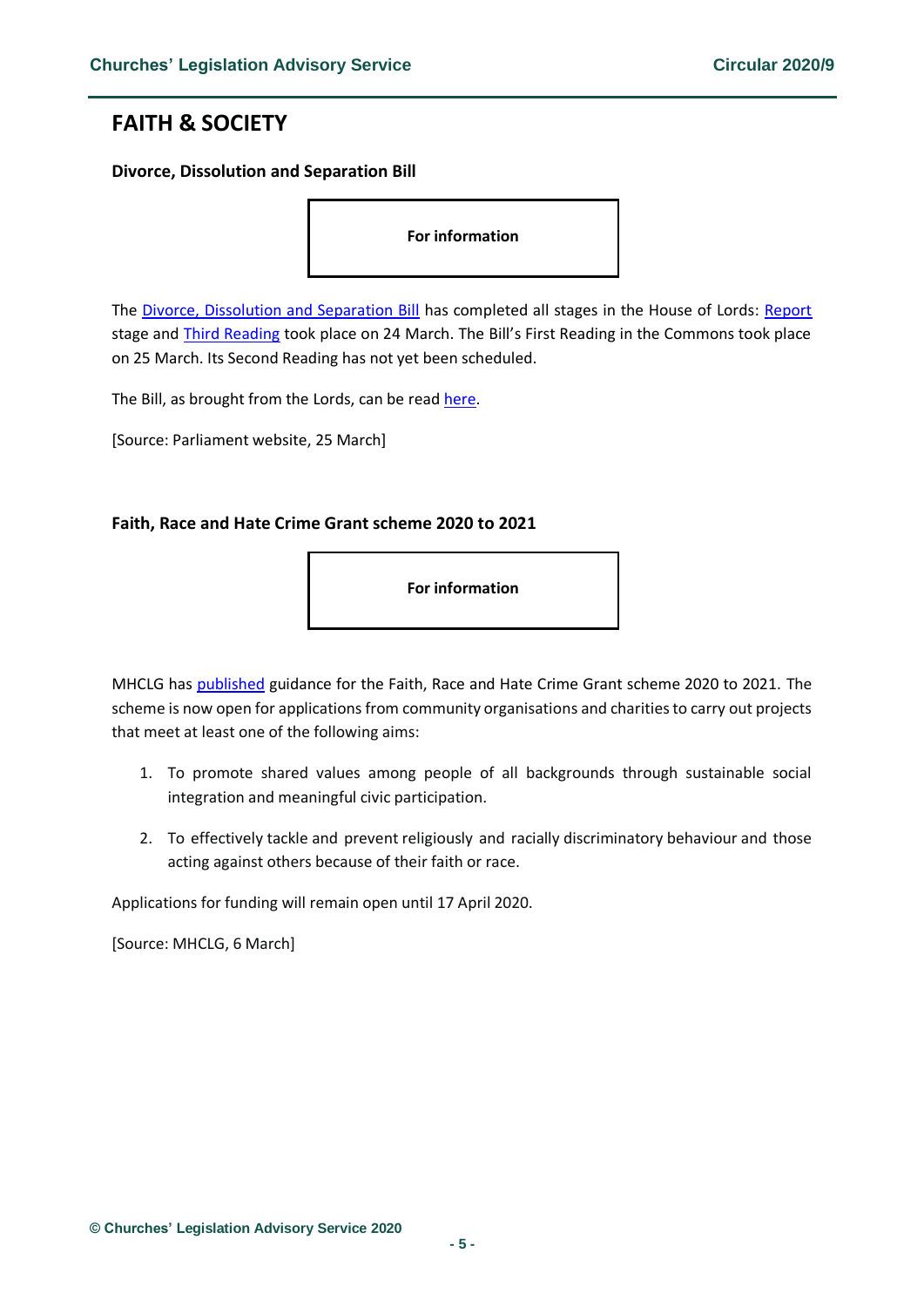### <span id="page-5-0"></span>**Humanist and non-religious belief marriages: Parliamentary Questions**

**For information** 

Rebecca Long Bailey MP asked two questions in the Commons on the topic of marriage: what assessment the Government has made of public support for legal recognition of humanist marriages in England and Wales [\[25125\]](https://www.parliament.uk/business/publications/written-questions-answers-statements/written-question/Commons/2020-03-04/25125/) and what assessment the Government has made of the 'adequacy of choices available to non-religious couples to have a legally-recognised wedding conducted in line with their own beliefs' [[25126\]](https://www.parliament.uk/business/publications/written-questions-answers-statements/written-question/Commons/2020-03-04/25126/):

Justice Minister Alex Chalk, responded to the first that:

'The Government announced last June that the Law Commission will conduct a fundamental review of the law on how and where people can legally marry in England and Wales. As part of that review, the Government invited the Law Commission to make recommendations about how marriage by humanist and other non-religious belief organisations could be incorporated into a revised or new scheme for all marriages that is simple, fair and consistent.'

On the second, he replied:

'Government consulted in 2014 on marriages by non-religious belief organisations. Assessment of these matters can be found in the Government response at [https://www.gov.uk/government/consultations/marriages-by-non-religious-belief](https://www.gov.uk/government/consultations/marriages-by-non-religious-belief-organisations)[organisations](https://www.gov.uk/government/consultations/marriages-by-non-religious-belief-organisations).'

Subsequently, she asked why the remit of the Law Commission's review of weddings law includes the legal recognition of humanist marriage [\[27537\]](https://www.parliament.uk/business/publications/written-questions-answers-statements/written-question/Commons/2020-03-10/27537/), to which Alex Chalk replied that the Government's invitation to the Law Commission 'to make recommendations about how marriage by humanist and other non-religious belief organisations could be incorporated into a revised or new scheme for all marriages that is simple, fair and consistent' was in the Government's original announcement in June 2019.

[Source: Commons *Hansard*, 12 & 18 March]

#### <span id="page-5-1"></span>**Pre-paid funeral plans: consultation response**



HM Treasury has [published](https://assets.publishing.service.gov.uk/government/uploads/system/uploads/attachment_data/file/871535/Funeral_Plans_Consultation_Response_.pdf) its response on its consultation on pre-paid funeral plans. Responses to the call for evidence have confirmed that consumer detriment is present in the market and that there is a need for compulsory regulation of the sector. In light of the responses to the call for evidence, the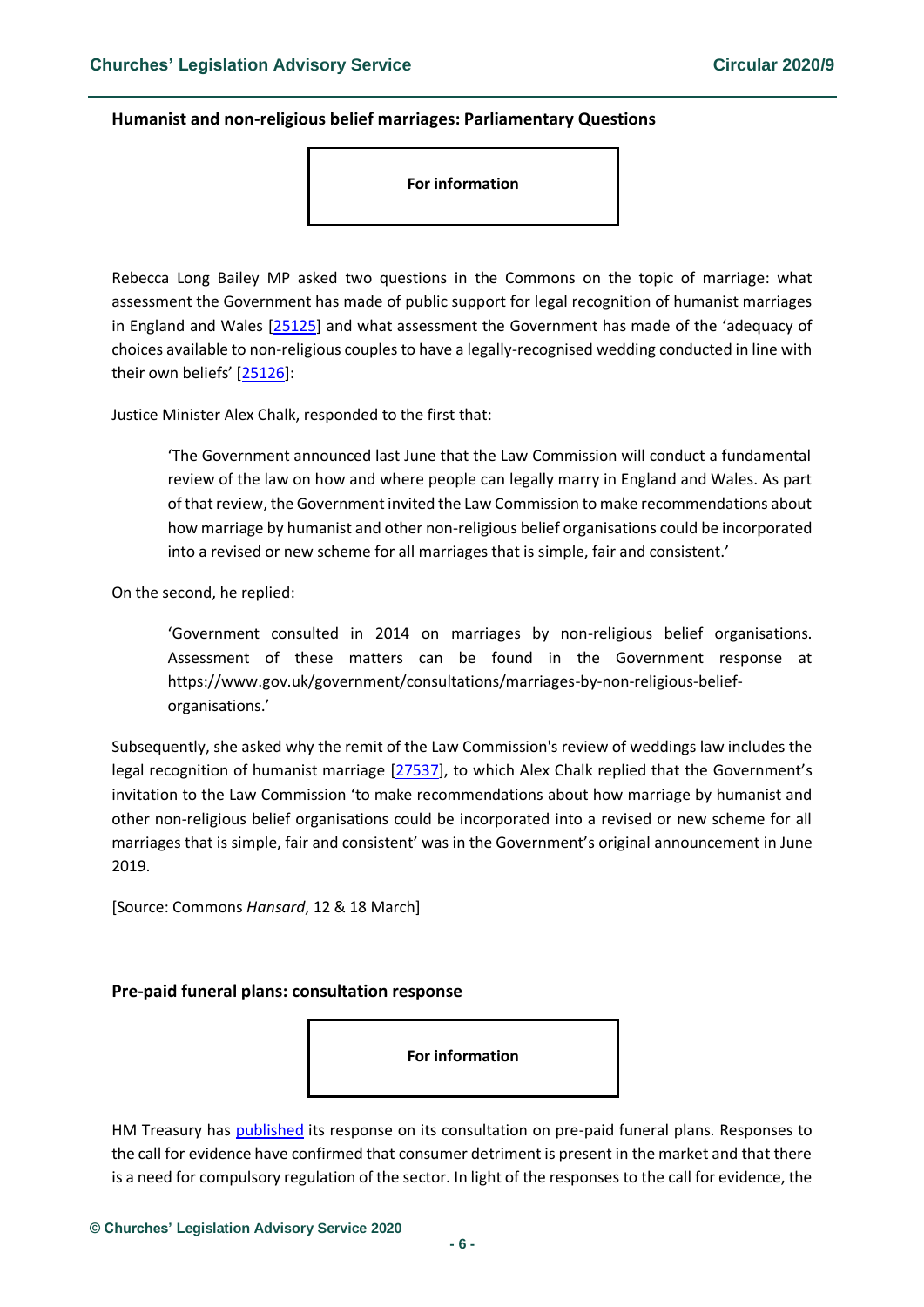Government has maintained its position that bringing funeral plan providers within the remit of the FCA would be the most effective policy response for strengthening the regulation of the market.

[Source: HM Treasury, 25 August]

#### <span id="page-6-0"></span>**Protecting places of worship consultation**

**For information and possibly for action**

The Home Office has [published](https://www.gov.uk/government/consultations/protecting-places-of-worship-consultation) a consultation – closing 10 May 2020 – on what steps should be taken to provide greater protection from hate crime for places of worship in England and Wales.

Following consultation with religious leaders (more [here\)](https://assets.publishing.service.gov.uk/government/uploads/system/uploads/attachment_data/file/872751/20-03-12-Protecting-Places-of-Worship-Consultation.pdf) the Home Office states that it has consistently heard that there is an important balance to strike between worshipping openly and without fear, and providing adequate security measures to protect worshippers.

Separately, the Home Office has [announced](https://www.gov.uk/government/news/places-of-worship-scheme-provides-record-levels-of-funding?utm_source=725504dd-e9d9-40a2-9ab1-b3ce1d441c49&utm_medium=email&utm_campaign=govuk-notifications&utm_content=daily) that 49 places of worship in England and Wales will benefit from £1.6m funding to protect against hate crime, with British mosques being the biggest beneficiairies. In total, 13 churches have received funding this year. The Jewish community receives a separate fund – the Jewish Community Protective Security Grant – which is administered by CST.

[Source: Home Office, 15 March]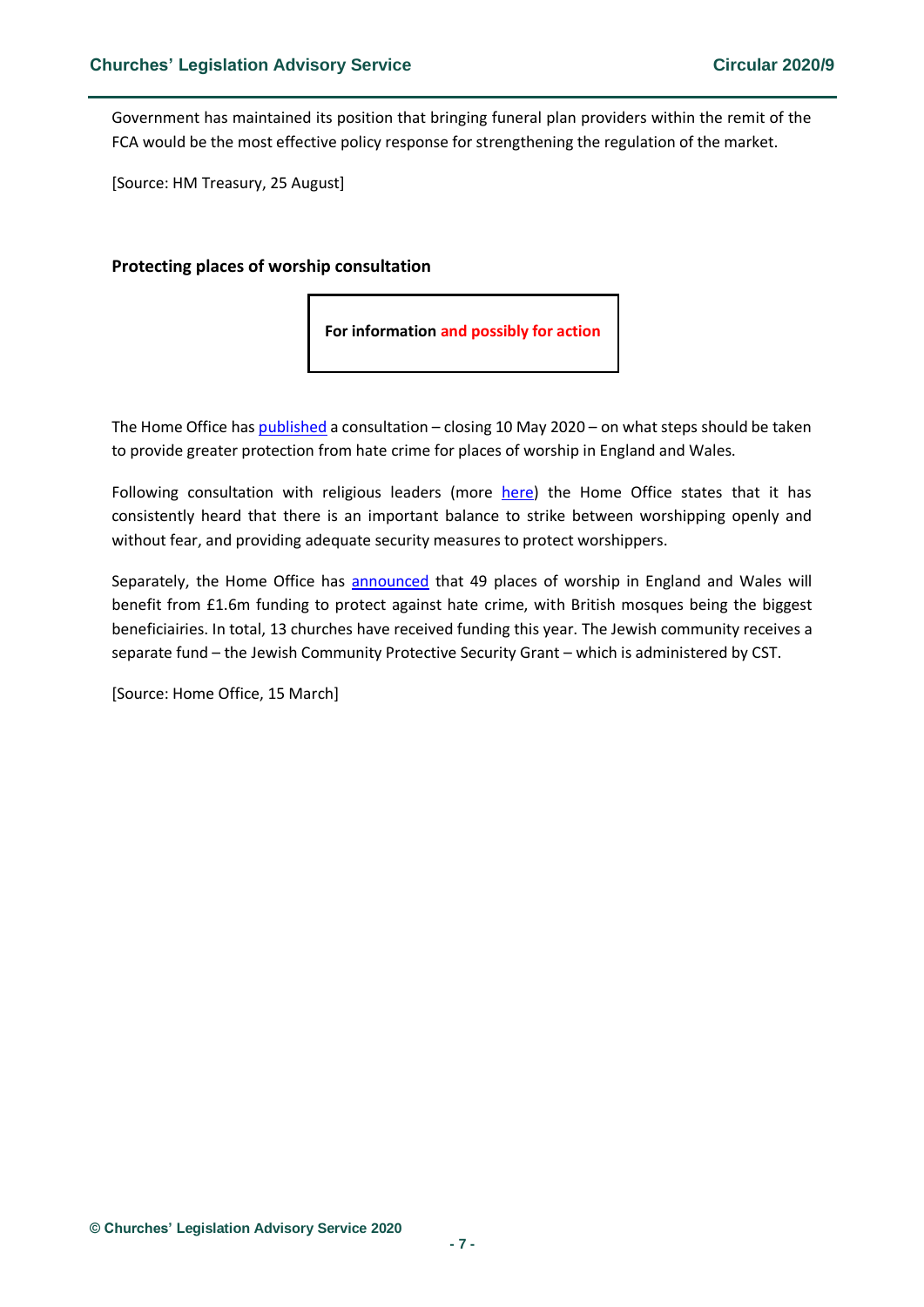# <span id="page-7-0"></span>**HEALTH AND SAFETY**

### <span id="page-7-1"></span>**Coronavirus guidance for business and employers**

#### **For information**

The [UK Government,](https://www.gov.uk/government/publications/guidance-to-employers-and-businesses-about-covid-19) the [Welsh](https://gov.wales/guidance-employers-and-businesses-covid-19) Government and the [Scottish](https://www.gov.scot/news/workplace-advice-contained-in-new-coronavirus-guidance/) Government have all published guidance for employers and business in relation to the Coronavirus outbreak to ssist employers and businesses in providing advice to their staff on:

- The novel coronavirus, COVID-19
- How to help prevent spread of all respiratory infections including COVID-19
- What to do if someone suspected or confirmed to have COVID-19 has been in business settings
- What advice to give to individuals who have travelled to specific areas
- Actions to take if staff come into contact with someone who is self-isolating or is a possible or confirmed case of COVID-19.

[Source: Welsh Gov, 11 March; Scottish Gov, 9 March, Public Health England, 10 March]

### <span id="page-7-2"></span>**Coronavirus latest**

#### **For information**

CLAS has collated a number of UK Government guidance notesin relation to the Coronavirus outbreak.

- [Guidance for employees, employers and businesses](https://www.gov.uk/government/publications/guidance-to-employers-and-businesses-about-covid-19) including the Job Retention Scheme, VAT and Income Tax deferrals, Statutory Sick Pay and more.
- [Coronavirus guidance collection](https://www.gov.uk/government/collections/coronavirus-covid-19-list-of-guidance)
- [Coronavirus Bill 2019-21](https://services.parliament.uk/bills/2019-21/coronavirus.html)
	- o [Coronavirus Bill: Managing the Deceased](https://commonslibrary.parliament.uk/research-briefings/cbp-8860/?utm_source=HOC+Library+-+Research+alerts&utm_campaign=6136ed10ed-EMAIL_CAMPAIGN_2020_03_26_08_00&utm_medium=email&utm_term=0_a9da1c9b17-6136ed10ed-103579521&mc_cid=6136ed10ed&mc_eid=4f1a0992e5)
- Job Retention Scheme: [House of Commons briefing](https://commonslibrary.parliament.uk/economy-business/work-incomes/coronavirus-job-retention-scheme-how-will-it-fit-with-employment-law/?utm_source=HOC+Library+-+Research+alerts&utm_campaign=6136ed10ed-EMAIL_CAMPAIGN_2020_03_26_08_00&utm_medium=email&utm_term=0_a9da1c9b17-6136ed10ed-103579521&mc_cid=6136ed10ed&mc_eid=4f1a0992e5)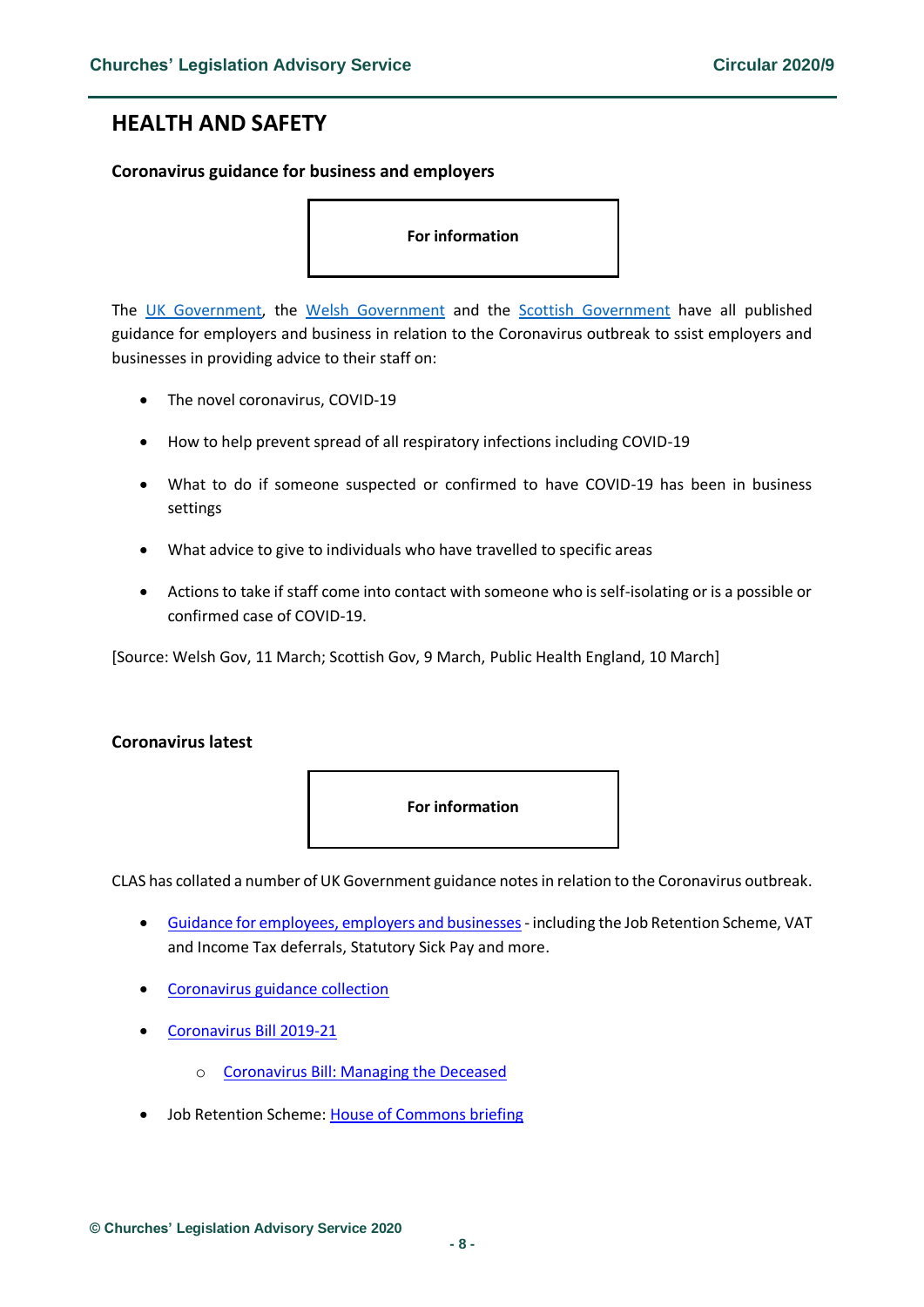# <span id="page-8-0"></span>**IMMIGRATION AND NATIONALITY**

<span id="page-8-1"></span>**Simplification of the Immigration Rules**

**For information** 

The Home Office has [published](https://assets.publishing.service.gov.uk/government/uploads/system/uploads/attachment_data/file/875205/24-03-2020_-_Response_to_Law_Commission_for_publication.pdf) its response to the Law Commission's report, with recommendations, on simplifying the immigration rules. The accompanying written statement is available [here.](https://www.parliament.uk/business/publications/written-questions-answers-statements/written-statement/Commons/2020-03-25/HCWS186/) Of the Law Commission's 41 recommendations for change, 24 were accepted and 17 partially accepted. The Government hopes to overhaul the rules by January 2021.

The Government states that it will:

- Review the current rules for each route
- Remove inconsistent, overlapping and redundant provisions
- Review cross-cutting themes to clarify and consolidate where possible
- Consider the right balance between prescription and discretion
- Draft new rules in plain English and put them into a simplified structure.

In line with the Law Commission's recommendations, the Government has established a Simplification of the Rules Review Committee to look at the drafting and structure of the Rules. The Committee will ensure the simplification principles put in place now continue to apply in future, while providing ongoing support continuously to improve and adapt the Rules.

The response document also outlines examples of how indiviaduals interact with the visa system, with a 'now' and 'after simplification' comparison.

[Source: Parliament and Home Office, 25 March]

#### <span id="page-8-2"></span>**Visas: Ministers of Religion**



The Bishop of Southwar[k asked](https://www.parliament.uk/business/publications/written-questions-answers-statements/written-question/Lords/2020-03-09/HL2370/) the Government 'further to the UK's points-based immigration system: policy statement, published on 19 February, what changes, if any, they plan to make to the existing Tier 2 Minister of Religion Category.'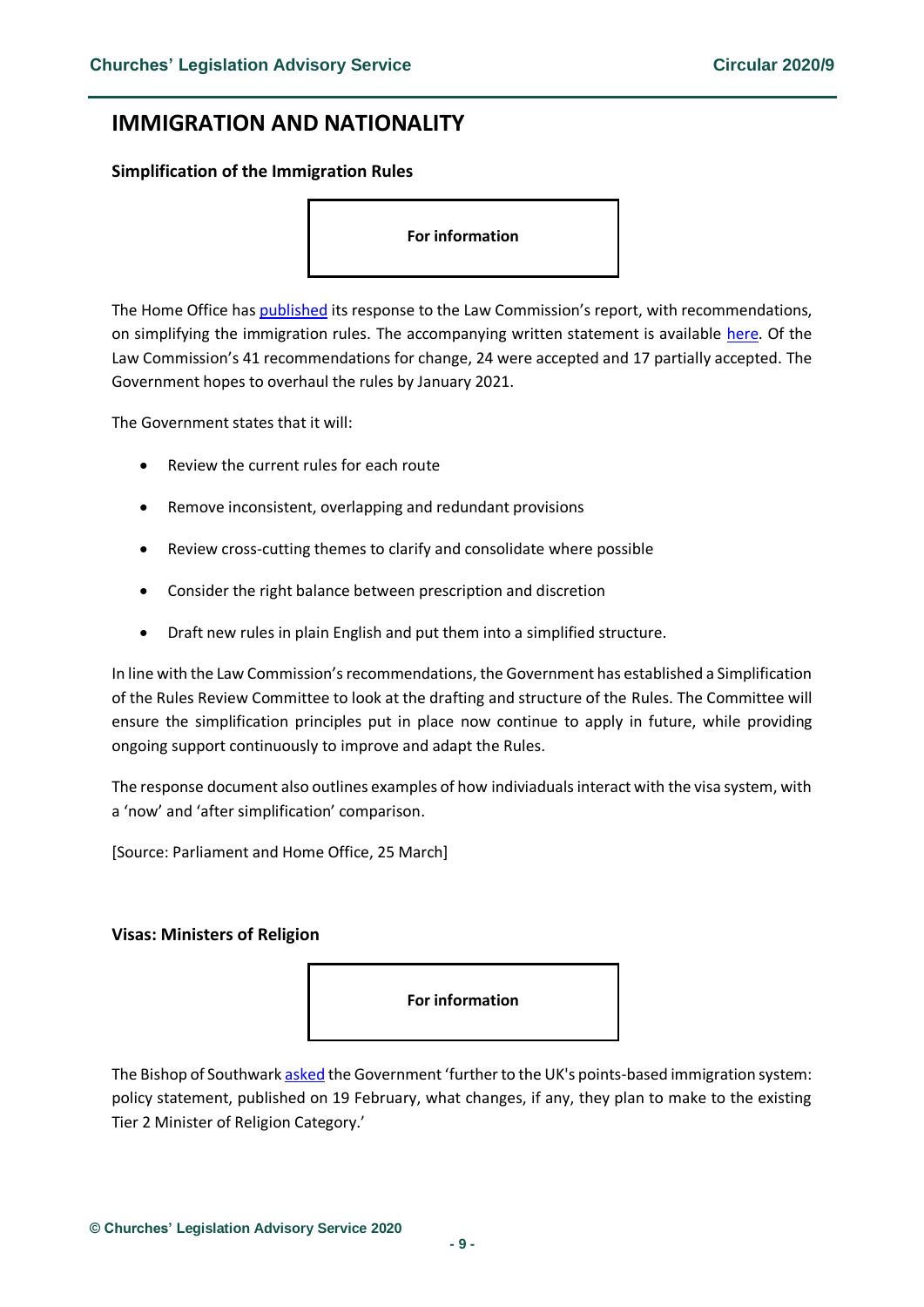Baroness Williams of Trafford responded that: 'Under the current Immigration Rules, there are a range of routes for specialist occupations, including Ministers of Religion and temporary religious workers. *There are no current plans to change these routes, though from January 2021, these routes will be opened to EEA citizens*' [emphasis added].

[Source: Lords *Hansard*, 23 March]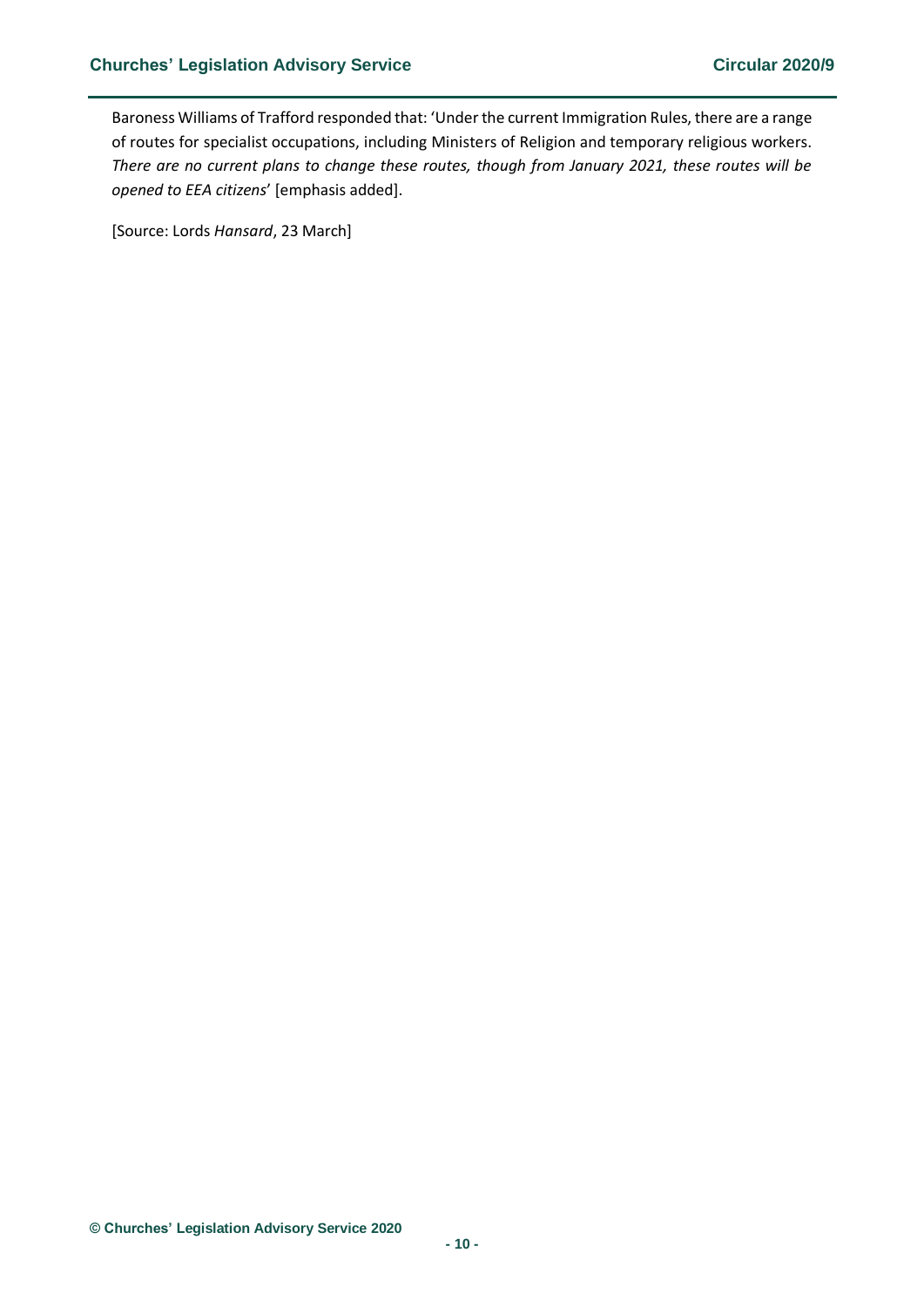# <span id="page-10-0"></span>**ODDS & ENDS**

<span id="page-10-1"></span>**Schools, colleges and early years settings closed**

**For information** 

DfE [announced](https://www.gov.uk/government/news/schools-colleges-and-early-years-settings-to-close?utm_source=ab2c52ba-df74-46bf-a3ab-b18ebfb5a001&utm_medium=email&utm_campaign=govuk-notifications&utm_content=daily) that schools will close for all but the children of [key workers](https://www.gov.uk/government/publications/coronavirus-covid-19-maintaining-educational-provision/guidance-for-schools-colleges-and-local-authorities-on-maintaining-educational-provision) and vulnerable children. Children who are neither vulnerable, nor the child of a key worker, should remain at home. Key workers include:

- Support and teaching staff in school
- **Religious workers**
- Those responsible for the management of the deceased.

Registered early years providers (such as childminders, private schools and sixth forms) should also follow the above guidance. Where possible, DfE encourages schools and early years providers to also look after key workers' children and vulnerable children throughout the Easter holidays.

[Source: DfE, 18 and 19 March]

# <span id="page-10-2"></span>**Vehicle owners granted MOT exemption**



The Department for Transport has [announced](https://www.gov.uk/government/news/vehicle-owners-to-be-granted-mot-exemption-in-battle-against-coronavirus) that vehicle owners will be granted a 6-month exemption from MOT testing. All cars, vans and motorcycles which usually would require an MOT test will be exempted from needing a test from **30 March 2020**.

New regulations will be introduced on 30 March and will come into immediate effect for 12 months, following a short consultation with key organisations. Drivers who need an MOT before that date will still need to get their vehicles tested until the new Regulations are in place.

Vehicles must be kept in a roadworthy condition, and garages will remain open for essential repair work. Drivers can be prosecuted if driving unsafe vehicles.

[Source: DfT, 25 March]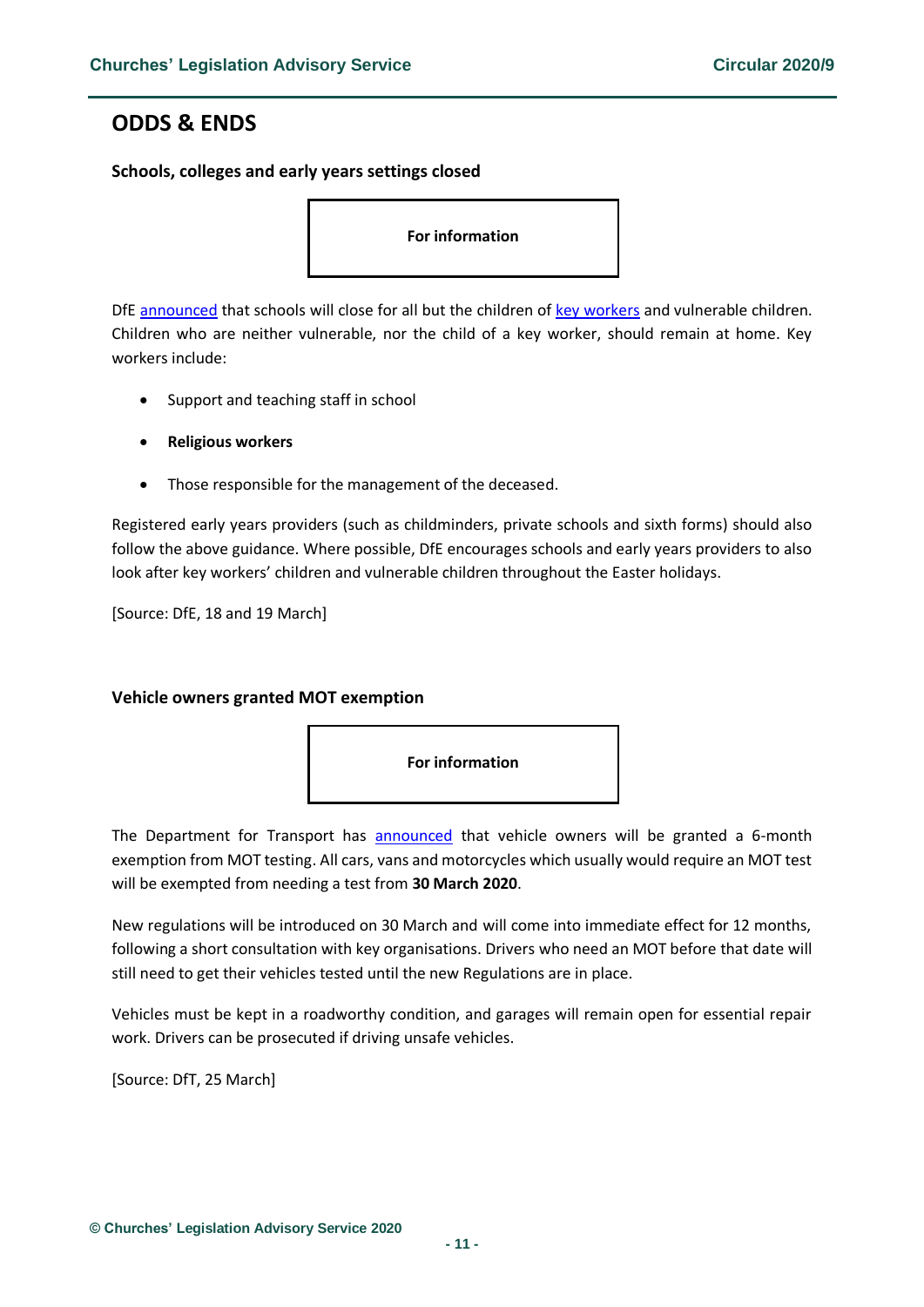# <span id="page-11-0"></span>**PROPERTY & PLANNING**

# <span id="page-11-1"></span>**Churches: metal theft**

**For information** 

In answer to a Question from Jim Shannon MP [\[29878\]](https://www.parliament.uk/business/publications/written-questions-answers-statements/written-question/Commons/2020-03-16/29878/) on metal theft from churches, the Second Church Estates Commission, Andrew Selous MP, responded that:

'The Church of England has witnessed a steady increase in metal theft recently. Between 2018 and 2019, reports of thefts were up 25%. The rise is attributed to an increase in international metal prices. Additionally, significant thefts are being co-ordinated by organised criminals working in teams. The Scrap Metal Dealers Act 2013 had great success initially, but further work is necessary to update the law to reflect the organised nature of this crime.

[Source: Commons *Hansard*, 18 March]

#### <span id="page-11-2"></span>**Fire Safety Bill**

**For information** 

The Fire Safety Bill has been [introduced](https://www.gov.uk/government/news/fire-safety-bill?utm_source=e5b92cf5-b3dc-4d3a-a812-d9ff9fdd7ada&utm_medium=email&utm_campaign=govuk-notifications&utm_content=daily) to Parliament. The bill will amend the Fire Safety Order 2005 to clarify that the responsible person or duty-holder for multi-occupied, residential buildings must manage and reduce the risk of fire for:

- The structure and external walls of the building, including cladding, balconies and windows
- Entrance doors to individual flats that open into common parts.

The Bill will also provide a foundation for secondary legislation to take forward recommendations from the Grenfell Tower Inquiry's phase one report, which stated that building owners and managers of high-rise and multi-occupied residential buildings should be responsible for:

- Regular inspections of lifts and the reporting of results to the local fire and rescue services
- Ensuring that evacuation plans are reviewed and regularly updated and personal evacuation plans are in place for residents whose ability to evacuate may be compromised
- Ensuring that fire safety instructions are provided to residents in a form that they can reasonably be expected to understand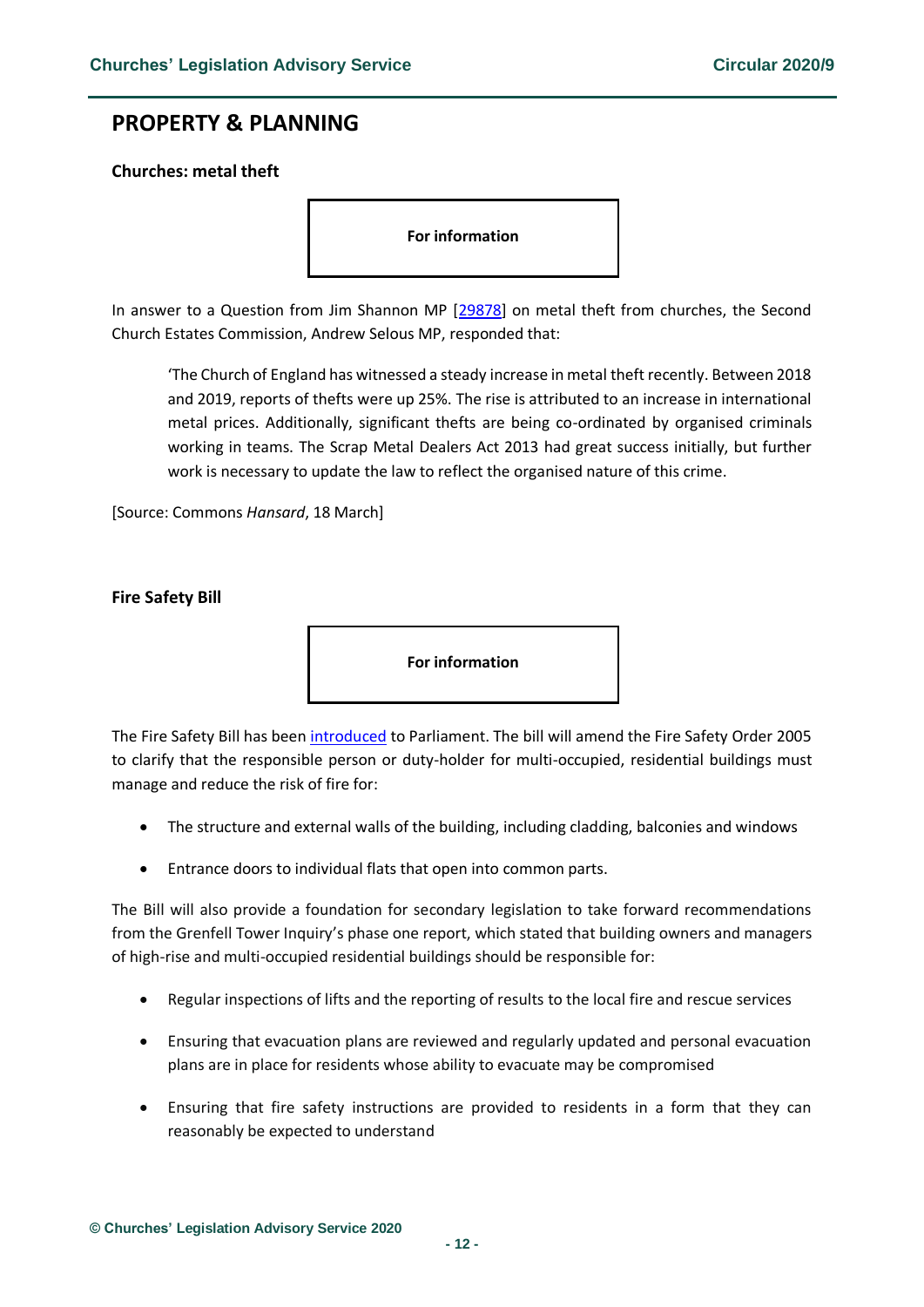• Ensuring that individual flat entrance doors, where the external walls of the building have unsafe cladding, comply with current standards.

[Source: MHCLG, 19 March]

### <span id="page-12-0"></span>**Historic Buildings: Environment Protection**



James Wild MP [asked](https://www.parliament.uk/business/publications/written-questions-answers-statements/written-question/Commons/2020-03-02/23598/) the Secretary of State for Environment, Food and Rural Affairs: "if he will make it his policy to include heritage buildings and structures in the definition of the natural environment to be used in preparing environmental improvement plans."

DEFRA Minister Rebecca Pow, replied that: "Our current 25 Year Environment Plan committed us to 'safeguarding and enhancing the beauty of our natural scenery and improving its environmental value while being sensitive to considerations of its heritage'. We will continue this approach to improving the natural environment, both identifying the mutually positive impacts on the natural and historic environments our policies can have, as well as identifying potential trade-offs between them." Which looks like a not-unexpected "No".

[Source: Commons *Hansard*, 9 March]

# <span id="page-12-1"></span>**Proposals for planning policy published**



MHCLG has [published](https://assets.publishing.service.gov.uk/government/uploads/system/uploads/attachment_data/file/872091/Planning_for_the_Future.pdf) the Government's plans for housing and planning following the 2020 Budget:

- An extension of the Affordable Homes Programme with a new, multi-year settlement of £12 billion
- Over £1 billion of allocations from the Housing Infrastructure Fund
- Nearly £650 million of funding to help rough sleepers into permanent accommodation
- Encouraging developers to build upwards and above stations and considering turning disused buildings into homes more quickly
- A map of brownfield sites to make the most of unused land.

[Source: MHCLG, 12 March]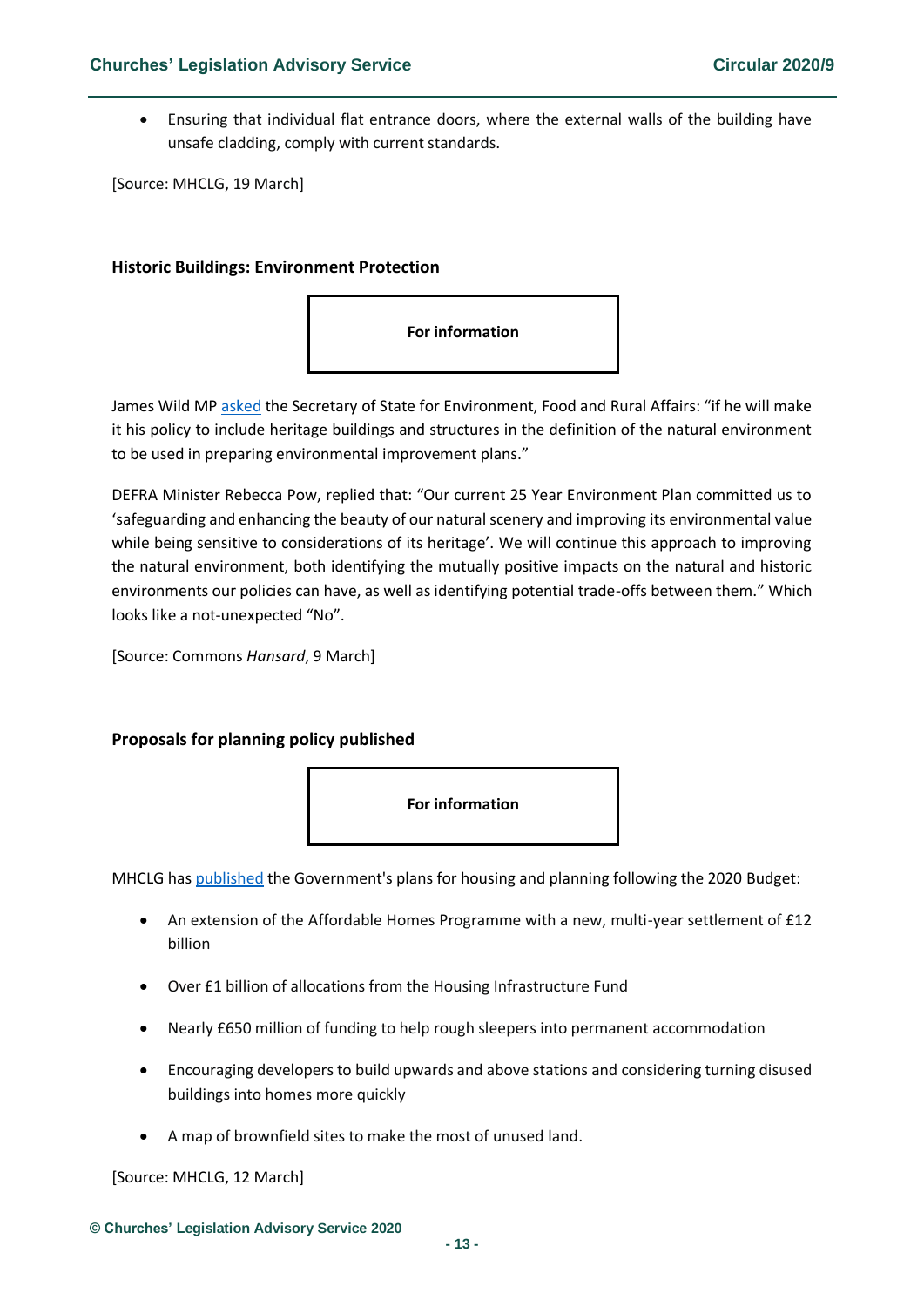### <span id="page-13-0"></span>**Shared Rural Network**

**For information** 

DCMS has [announced](https://www.gov.uk/government/news/shared-rural-network) that ministers and bosses from mobile network operators will today (9 March) sign a £1 billion deal to improve phone coverage in rural areas. The Shared Rural Network will see EE, O2, Three, and Vodafone invest in a network of new and existing phone masts, overseen by a jointlyowned company called Digital Mobile Spectrum Limited.

The Government claims that it will provide guaranteed coverage to 280,000 premises and 16,000km of roads, as well as expecting indoor coverage to be improved in around 1.2m properties. The Government claims that the deal means all four mobile network operators will deliver 95% combined coverage across the whole of the UK by the end of 2025.

[Source: DCMS, 9 March]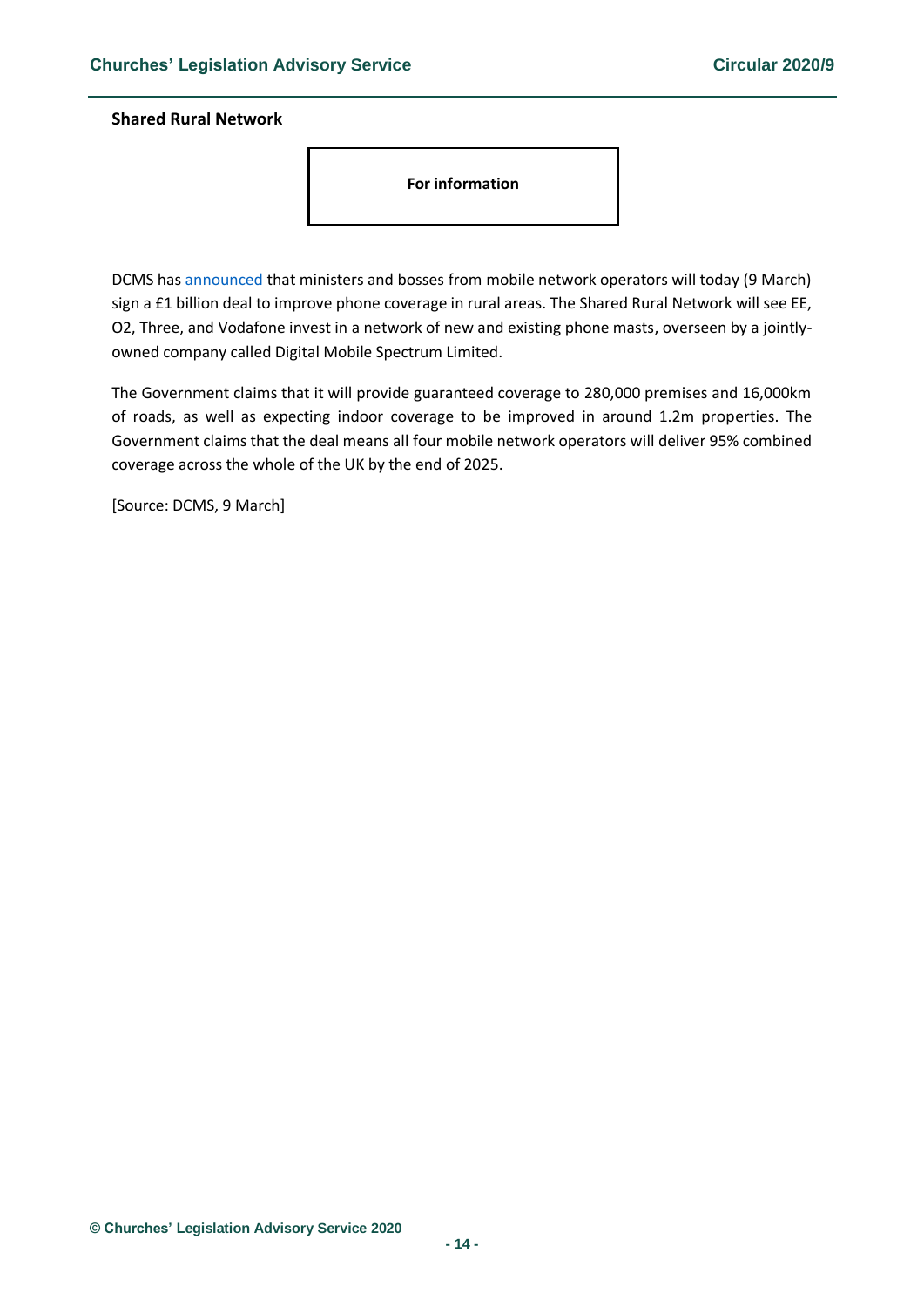# <span id="page-14-0"></span>**SAFEGUARDING**

## <span id="page-14-1"></span>**IICSA: Child Protection in Religious Organisations and Settings investigation suspended**

**For information** 

The Independent Inquiry into Child Sexual Abuse has [announced](https://www.iicsa.org.uk/news/public-hearing-child-protection-religious-organisations-and-settings-investigation-suspended) that, following Government advice in relation to Covid-19, it has suspended the remainder of the public hearing in the Child Protection in Religious Organisations and Settings investigation.

The Inquiry is considering how it can reconvene the hearing as soon as possible and will provide an update in due course.

[Source: Independent Inquiry into Child Sexual Abuse, 16 March]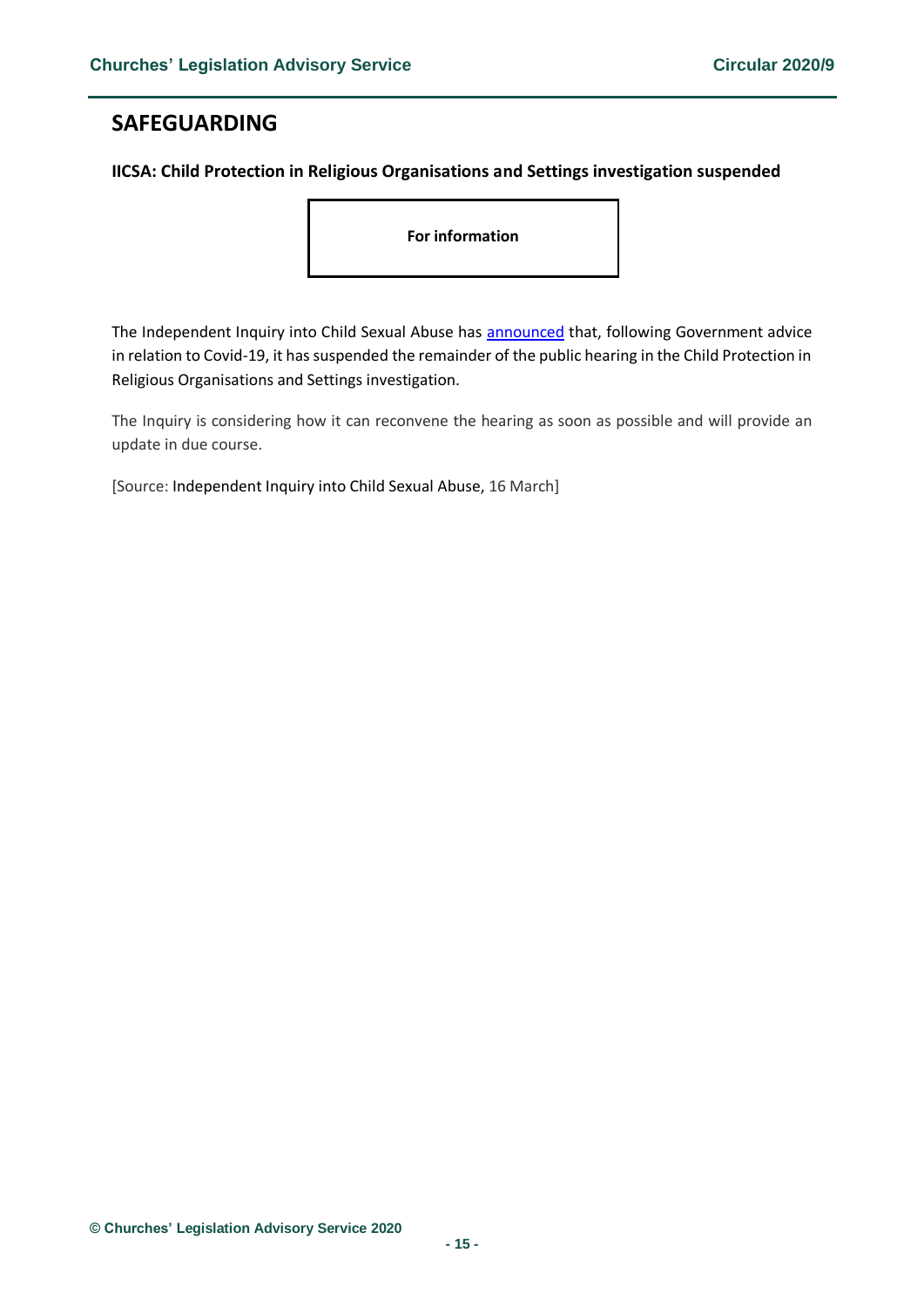# <span id="page-15-0"></span>**SCOTLAND**

### <span id="page-15-1"></span>**Coronavirus update from OSCR**

**For information** 

OSCR has [published](https://www.oscr.org.uk/news/charities-and-coronavirus-an-update-from-the-regulator/) guidance for charities in relation to the Coronavirus outbreak. The guidance covers specific concerns that charities may face, such as:

- What if I have to cancel my AGM or other key events/meetings?
- What if my charity could do something to help people directly in our community, but our governing document would prevent us from doing so?
- What if the current situation has a negative impact on my charity? Should I be reporting it to OSCR as a notifiable event?

The guidance also provides useful external links.

[Source: OSCR, 13 March]

# <span id="page-15-2"></span>**Law Commission: Aspects of family law – cohabitation**

**For information and possibly for action**

The Scottish Law Commission announced a review of aspects of family law in its [Tenth Programme of](https://www.scotlawcom.gov.uk/index.php/download_file/view/2017/1501/1501/)  [Law Reform](https://www.scotlawcom.gov.uk/index.php/download_file/view/2017/1501/1501/) (February 2018): it is expected to take five years to complete.

The first topic to be tackled is Cohabitation, as set out in ss.25 to 28 of the Family Law (Scotland) Act 2006, and a [Discussion Paper on Cohabitation](https://www.scotlawcom.gov.uk/index.php/download_file/view/2185/1501/1501/) was published on 26 February. The consultation ends on **31 May**. A response form can be downloaded [here;](https://www.scotlawcom.gov.uk/index.php/download_file/view/2184/1501/1501/) the team is particularly keen to hear from cohabitants and their advisors.

The Commission hopes to issue a report on the law relating to cohabitants in early 2021. The lead Commissioner for the project, Kate Dowdells QC, has recorded a brief video, available [here,](https://player.hihaho.com/4e754aca-8902-4fbc-8565-89e40d160f48) in which she introduces the Discussion Paper, which covers the following issues:

• Should there be separate regimes for financial provision for separating spouses and cohabitants?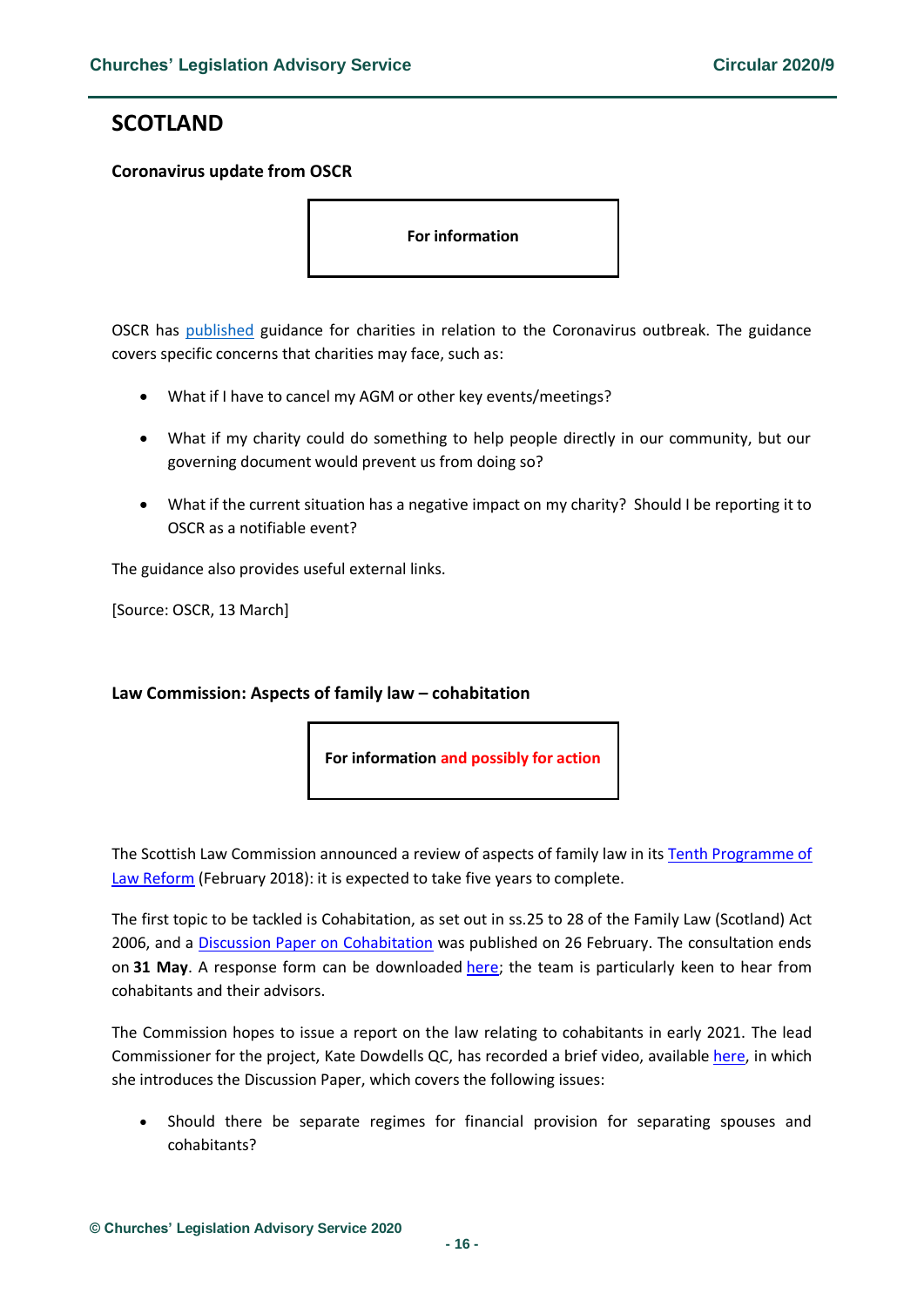- How should "cohabitant" be defined?
- Should the language of sections 26 and 27 of the Family Law (Scotland) Act be updated?
- What is the purpose of an award for financial provision on cessation of cohabitation under section 28(2)(a) or (b)?
- Should a wider range of remedies be available?
- Is the definition of "child" in section 28(2)(b) too narrow?
- Does the test in section 28(3)-(6), meet the policy aims of certainty, fairness and clarity? If not, how might it be improved?
- Should resources be taken into account?
- Should provision be made to take account of cohabitation agreements in reaching decisions on applications by former cohabitants for financial provision?
- Is the time limit for claims under section 28 too short? If so, should it be extended or should there be judicial discretion to allow late claims?
- How the remedy of unjustified enrichment interacts with claims under section 28.

The team will be very happy to answer any questions on the Discussion Paper by e-mail to [lorraine.stirling@scotlawcom.gov.uk](mailto:lorraine.stirling@scotlawcom.gov.uk) o[r Kate.dowdalls@scotlawcom.gov.uk.](mailto:Kate.dowdalls@scotlawcom.gov.uk)

Given the present situation, the team will also be happy to hold a Zoom or Skype conference with anyone who might have wanted a face-to-face meeting.

[Source: Scottish Law Commission, 26 February]